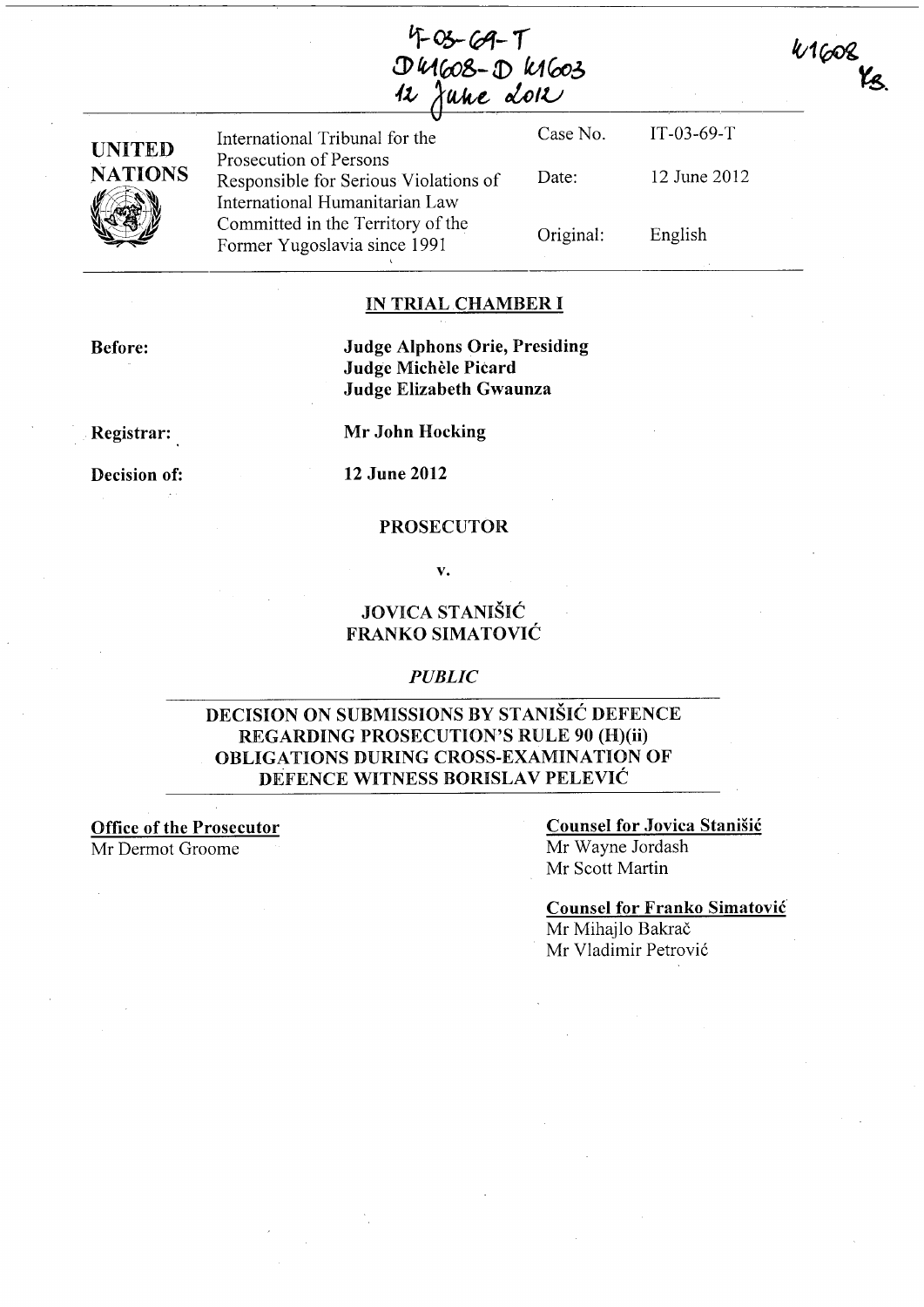### **I.** PROCEDURAL HISTORY

1. On 26 January 2012, the Stanistic Defence ("Defence") submitted that the Prosecution violated its obligations pursuant to Rule 90 (H)(ii) of the Tribunal's Rules of Procedure and Evidence ("Rules") during the cross-examination of Simatović Defence witness Borislav Pelević ("In-Court Submission").<sup>1</sup> The Prosecution maintained that it had not violated the Rule.<sup>2</sup> The Chamber informed the parties that it would further consider the matter, and proceeded to put several questions to the witness in relation to the Prosecution's case, in order to avoid the situation where further questions would want to be raised, but the witness would have already finished his testimony and no be longer available.<sup>3</sup>

2. On 31 January 2012, upon- inquiry by the Chamber, the Defence stated that, without prejudice to any future submissions on the matter, it did not seek an immediate ruling as to the Prosecution's alleged violation of the Rule.<sup>4</sup> On 28 March 2012, the Chamber set a deadline of 13 April 2012 for the filing of any motions on this matter, and informed the parties that it would consider the matter closed if no motion was filed by that date,.<sup>5</sup>

3. On 13 April 2012, the Defence filed a motion ("Motion"), alleging that the Prosecution had violated Rule 90 (H)(ii) and requesting that little to no weight be given to witness Pelević's evidence and certain other portions of the Prosecution's evidence already adduced in support of the Prosecution case.<sup>6</sup> On 27 April 2012, the Prosecution responded, requesting that the Chamber deny the Motion ("Response").<sup>7</sup> The Simatović Defence made no submissions on the matter.

## **11.** SUBMISSIONS OF THE PARTIES

4. In its In-Court Submission, the Defence argued, *inter alia,* that: 1) the Prosecution crossexamined on the subject matter of its case; 2) witness Pelević gave evidence contradictory to the Prosecution case; 3) the Prosecution will later contest witness Pelević's evidence, through contradicting evidence or by challenging his credibility; and 4) the Prosecution did not, during cross-examination, put its case to witness Pelević regarding the relationship between the Serbian

5 *T.18675.* 

T. 16636-16638,16641-16442.

 $\overline{2}$ *T.16638-16642.* 

 $\overline{\mathbf{3}}$ *T.16643-16646* 

<sup>4</sup>  T. 16659-16662.

Further Submissions by the Stanisic Defence Regarding Prosecution's Rule 90 (H)(ii) Obligations During Cross- $\boldsymbol{6}$ Examination of Defence Witness Boris1av Pelevic (DFS-9), 13 April 2012, paras 7,12-14.

Prosecution Response to Stanisic Defence Further Submissions Regarding Rule 90 (H)(ii) and the Testimony of Borislav Pelević with Annex A, 27 April 2012.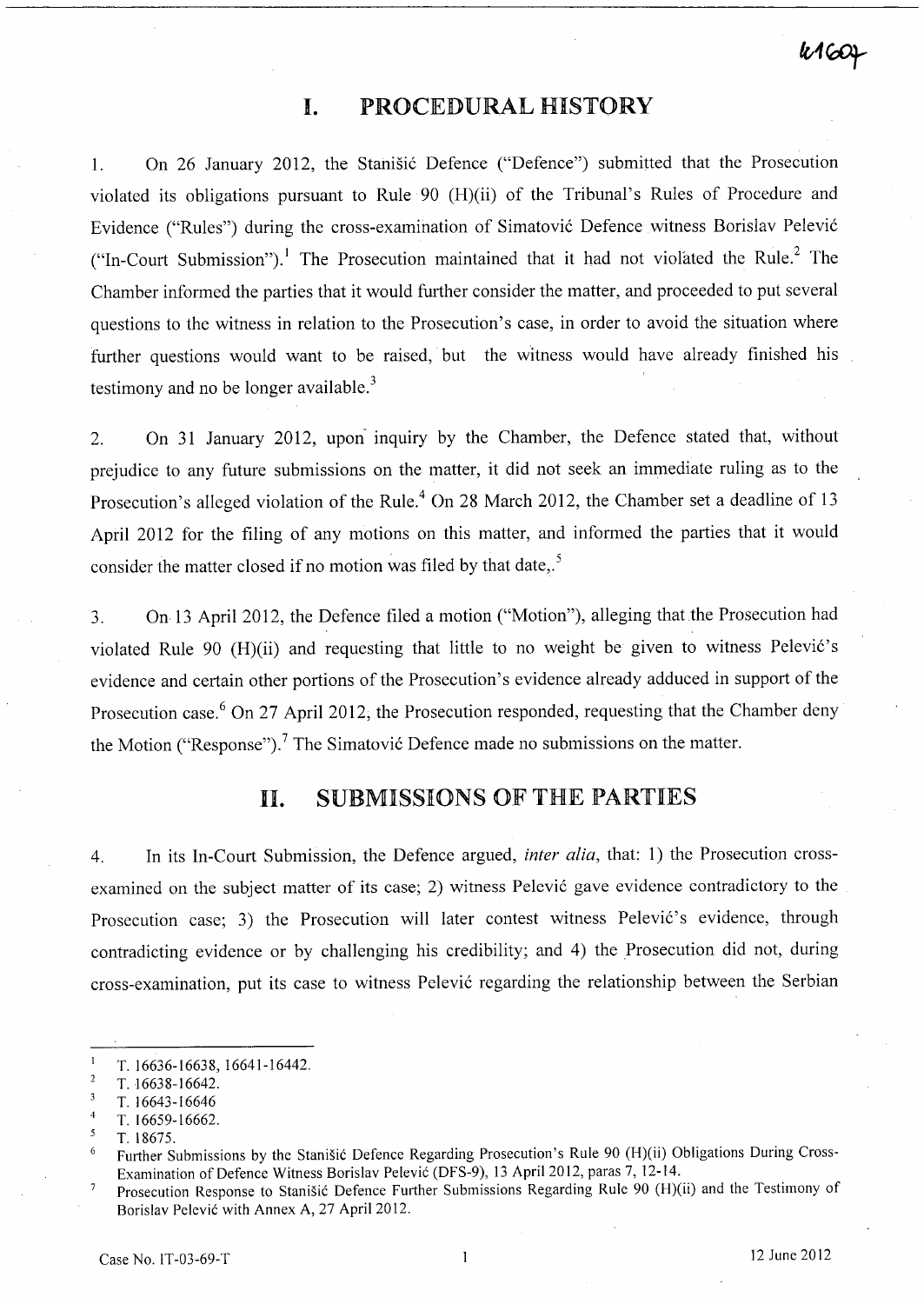### **K1606**

SDB and Arkan's Tigers, or between Mr Stanišić ("Accused") and Arkan.<sup>8</sup> Specifically, the Defence alleges that the Prosecution put Serbian SDB payment records of five men to the witness without making clear the import of these documents to its own case.<sup>9</sup> In its Motion, the Defence further asserts that the Prosecution, in seeking to elicit evidence relevant to its case during the cross-examination of witness Pelevic, was under an "affirmative obligation" to "crystallise" and put its case to the witness.<sup>10</sup> The Defence asserts this "affirmative obligation" applies in regard of the relationship between the Serbian State Security Services ("Serbian SDB") and the paramilitary organization led by Željko Ražnatović ("Arkan"), aka Arkan's Tigers.<sup>11</sup> In more specific terms, the Defence submits that the Prosecution would meet its obligation by "testing" various portions of its Indictment and Pre-Trial Brief with the witness, namely that the Accused was "in control of Arkan", that Arkan and special units of the Serbian SDB were involved in the attack on the municipality of Zvornik, and that the Accused and Arkan were "close collaborators" during the conflict in the Former Yugoslavia (jointly "Arkan Case").<sup>12</sup>

5. As a remedy, the Defence requests that the Chamber place limited probative value upon Prosecution witnesses's evidence in support of its Arkan Case and upon Pelević's evidence when used by the Prosecution to draw conclusions adverse to the Accused's interests.<sup>13</sup>

6. In relation to the payment records, the Prosecution argues that it did not violate the Rule when it used materials, which the Simatovic Defence had indicated it might use with the witness, to test the witness's knowledge of payment records with regard to five individuals. 14 Specifically, the Prosecution submits that the witness repeatedly stated that he had no knowledge regarding their payment or employment.<sup>15</sup> The Prosecution submits that it acted in compliance with Rule 90 (H)(ii) of the Rules, and that the testimony of witness Pelevic was either not credible and/or biased or did not directly challenge the evidence led by the Prosecution and that it therefore decided "not to waste court time regurgitating" its evidence already adduced at trial.<sup>16</sup> In this respect, the Prosecution submits that the Chamber can sufficiently evaluate witness Pelević's evidence based on the totality of his statements and the evidence presented throughout the case.17 To the extent that the Prosecution challenged witness Pelević's statements, it submits that it sought to determine whether

 $11$  Ibid.

<sup>14</sup> Response, paras 17-18.

 $\bf{8}$ T. 16636-16637. See also Motion, para.!.

 $\overline{9}$ T.16642.

<sup>10</sup> Motion, paras 7-9, 11.

<sup>&</sup>lt;sup>12</sup> T. 16641; Motion, paras 2, 6-7, 12-14.

<sup>13</sup> Motion, paras 8-9, 11, 14.

<sup>15</sup> Response, para. 19.

<sup>16</sup> Response, paras 6,8- 9,12-15; T. 16639.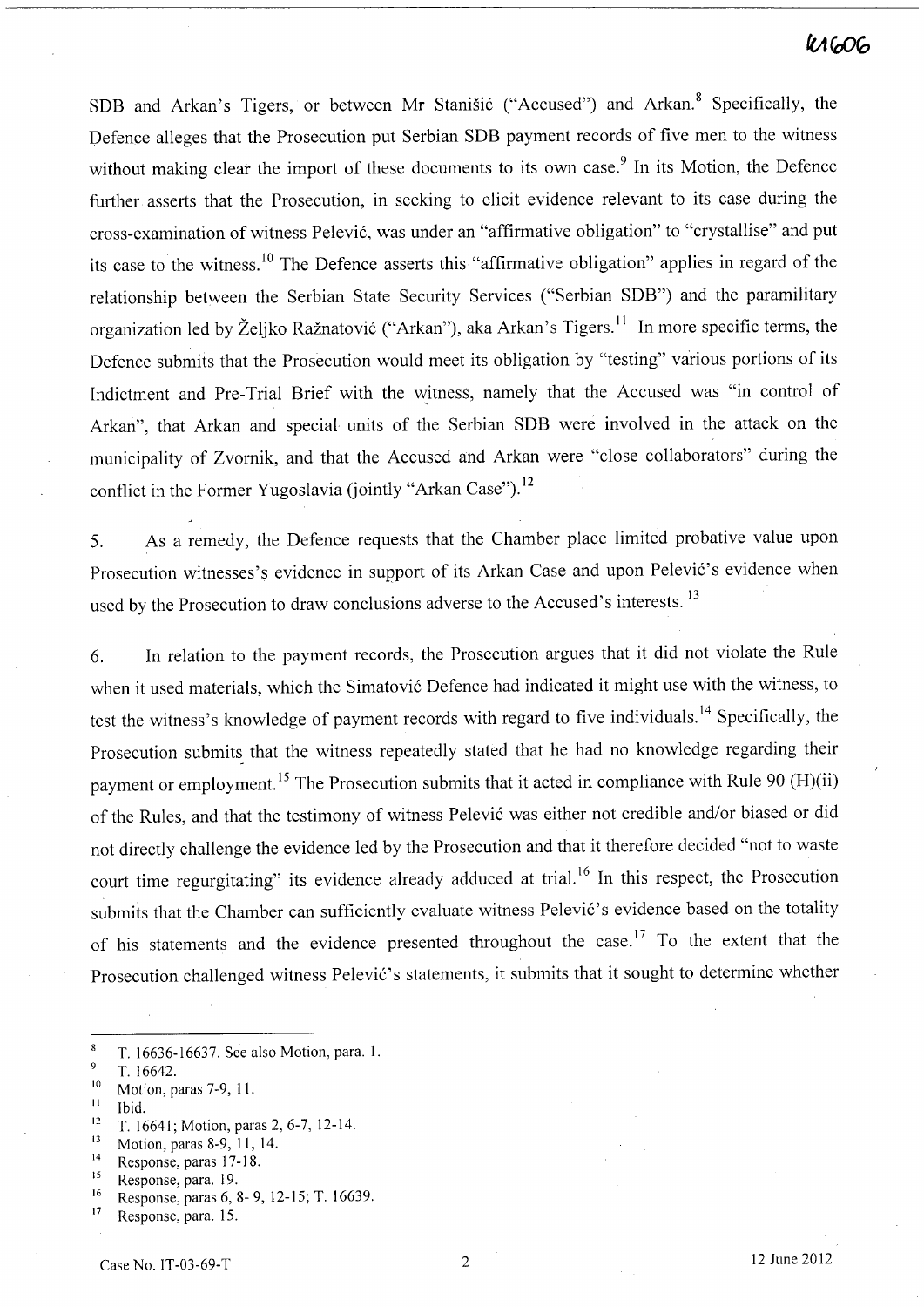# $40005$

the witness had any direct information or knowledge on those matters  $18$  and that, upon crossexamination, witness Pelević "no longer claimed to have personal observations or knowledge of events".<sup>19</sup> Accordingly, the Prosecution argues that it is not obligated to put its entire case related to Arkan to the witness, as he "was unable to give relevant evidence due to his admitted lack of knowledge".<sup>20</sup> The Prosecution further submits that the Chamber's questions to the witness make clear that witness Pelević was not confused and knew the Prosecution's case related to Arkan.<sup>21</sup> Finally, the Prosecution submits that it does not intend to rely on witness Pelević's testimony to prove its case. $2^2$ 

7. Regarding the requested relief that the Chamber ascribe little to no weight to evidence already adduced by the Prosecution's witnesses, the Prosecution submits that this is inconsistent with the Chamber's guidance on Rule 90  $(H)(ii)$ <sup>23</sup>

### Ill. APPLICABLE LAW

8. The Chamber recalls and refers to the applicable law governing Rule 90 (H)(ii) as set out in its prior guidance.<sup>24</sup>

### **IV.** DISCUSSION

9. In relation to the Prosecution's cross-examination of witness Pelević regarding the Serbian SDB payment records, the Chamber has reviewed the transcript and finds that the witness did not contradict the Prosecution's case on this matter. Rather, the witness stated repeatedly that he had no knowledge as to other employment of the five individuals in question.25 In this regard, the Chamber clarifies that, while the Prosecution may choose to put its case directly to a witness in advance of posing a question, Rule 90 (H)(ii) does not require that it does so. In line with the text of Rule 90 (H)(ii), the witness must testify, during cross-examination, to something in contradiction to the cross-examining party's case for the Rule to apply.<sup>26</sup> Absent any contradictory evidence from the witness, there is no obligation to further explore the issue or "put" one's own case on the matter to

<sup>&</sup>lt;sup>18</sup> Response, para. 10; T. 16639.

 $^{19}$  Response, para. 10, Annex A.<br> $^{20}$  Response para. 11

 $\frac{20}{21}$  Response, para. 11.

Response, para. 16.

<sup>&</sup>lt;sup>22</sup> Response, para. 23. The Chamber notes that, in relation to the Prosecution relying on or challenging the witness's version to prove its case, the Prosecution's submission is different from that which was stated in the Response to the In-Court Submission. See T. 16640-1644l.

 $\frac{23}{24}$  Response, para. 27.

See Guidance on Rule 90 (H)(ii) and Decision on Stanišić Defence Submissions on Rule 90 (H)(ii), 19 October 2011 ("Guidance").

 $25$  T. 16601-16602.

<sup>26</sup> See Guidance, para. 25.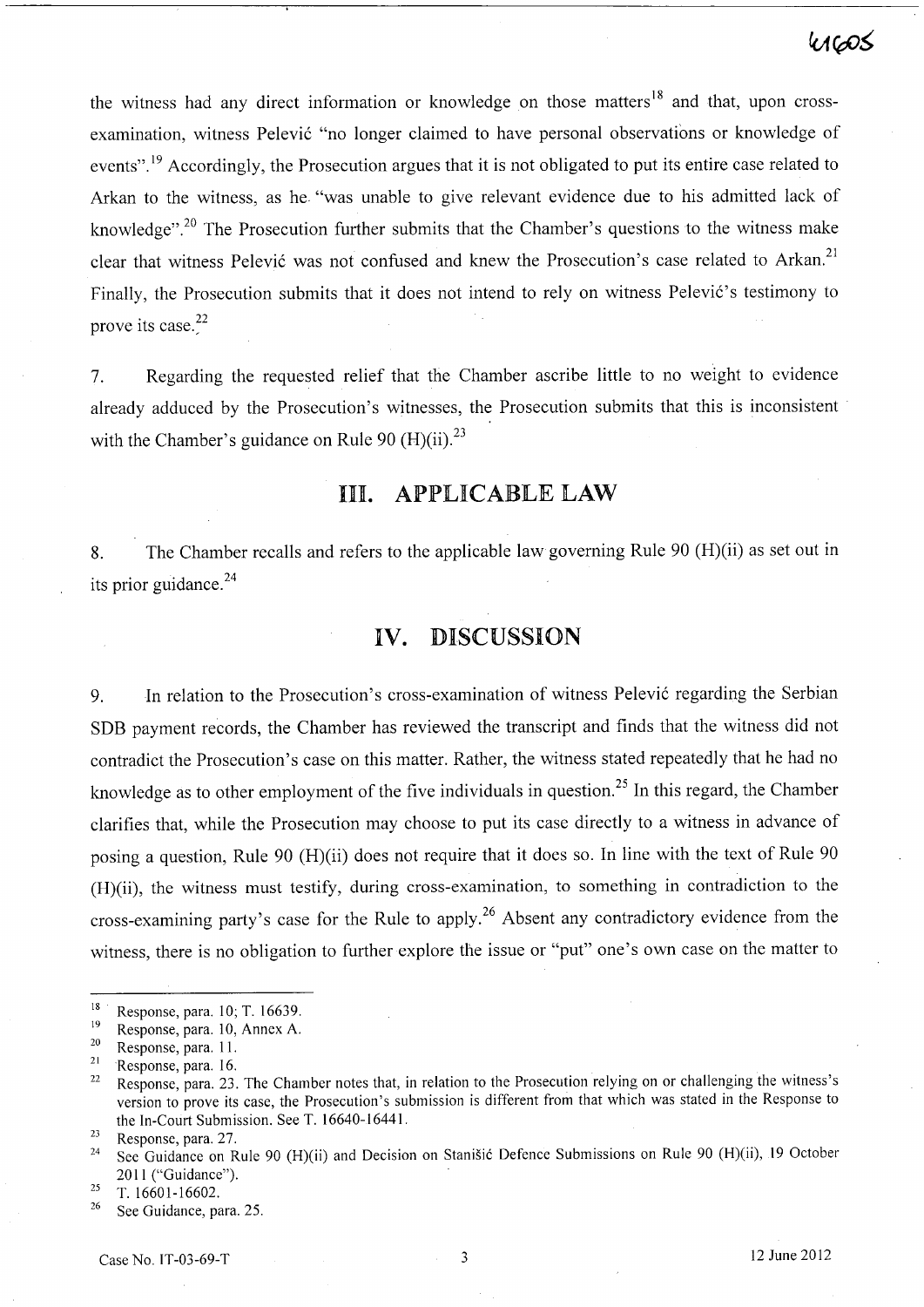the witness. The Chamber therefore finds that the Prosecution did not violate Rule 90 (H)(ii) in relation to its cross-examination of witness Pelevic on the Serbian SDB payment records.

10. In relation to the Defence's assertion that the Prosecution was obliged to put the whole of its Arkan Case to the witness when cross-examining on this portion of its case, the Chamber notes that the Defence cites to its own examination of witness Pelevic to show evidence contradicting the Prosecution's Arkan Case.<sup>27</sup> In this respect, the Chamber recalls that the Prosecution is not required to clarify evidence given on direct examination, even if such clarification could lead to eliciting contradictory or confirmatory evidence.<sup>28</sup>

11. The Chamber reiterates the Tribunal's case law, which states that there is no absolute or general rule that requires a cross-examining party to put its version of events to a witness.<sup>29</sup> It follows that the Prosecution is not required to put every aspect of its case to a witness, even when it cross-examines on a discrete portion of its overall case. The Chamber finds that there is no support under the Rule or in the Tribunal's case law for the creation of an "affirmative obligation" to crossexamine a witness on matters upon which the opposing party has chosen not to cross-examine, and to which the witness has not testified in contradiction during cross-examination. In the present situation, the Prosecution was not obligated to "test" additional portions of its Indictment or sections of its Pre-Trial Brief with a witness, because it cross-examined on a different, discrete portion of its own case. Accordingly, the Chamber finds that the Prosecution did not violate Rule 90 (H)(ii) during its cross-examination of witness Pelevic as alleged by the Defence.

12. Having found no violation of the Rule, the Chamber will not address the requested remedies.

<sup>27</sup> See, for example, T. 16475, 16486-16488.

<sup>28</sup> Guidance, para. 27.

 $29$  See Guidance, para. 14, and jurisprudence cited therein.